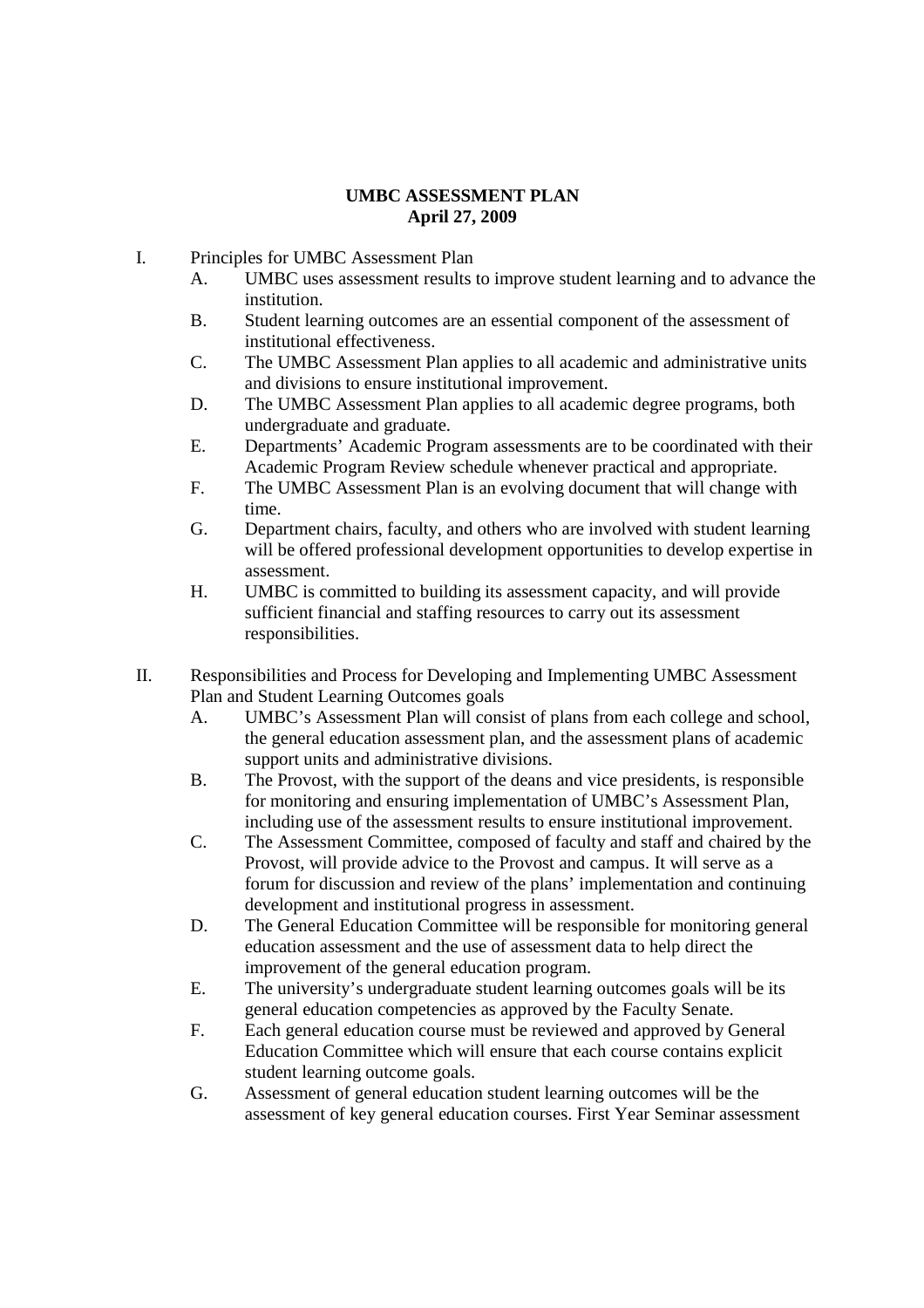activity for seminars with a general education designation, and one general education course per department, biennially, beginning fall 2008.

*Program Level* 

- H. Department Chairs and Graduate Program Directors are responsible for developing appropriate assessment plans for their respective academic degree programs.
- I. Student learning outcome goals at the course level shall support program-level student learning outcome goals which shall be consistent with the university's student learning outcome goals.
- J. Assessment plans of departments and graduate programs are submitted to their respective deans who review and forward the plans to the Provost's office for approval.
- K. Plans developed within each college and school will be the College and School Assessment Plans. Deans will be responsible for monitoring and ensuring implementation of their College and School Assessment Plans as part of the Academic Program Review process. They will also monitor the use of assessment results to ensure academic program improvement.
- L. The Graduate Dean and Graduate Council will be responsible for monitoring graduate program assessments and the use of assessment data to improve graduate programs.

## *Administrative Divisions and Academic Support Units*

- M. Academic support units will submit plans, addressing student learning outcome goals where appropriate, to the Provost for approval
- N. Administrative Vice Presidents will submit plans to Deans and Vice Presidents Council for review and discussion
- O. Academic support units directors and administrative vice presidents will seek to identify a common set of goals and shared priorities (to improve effectiveness, efficiency, and student learning) which academic support units and administrative divisions can help achieve.